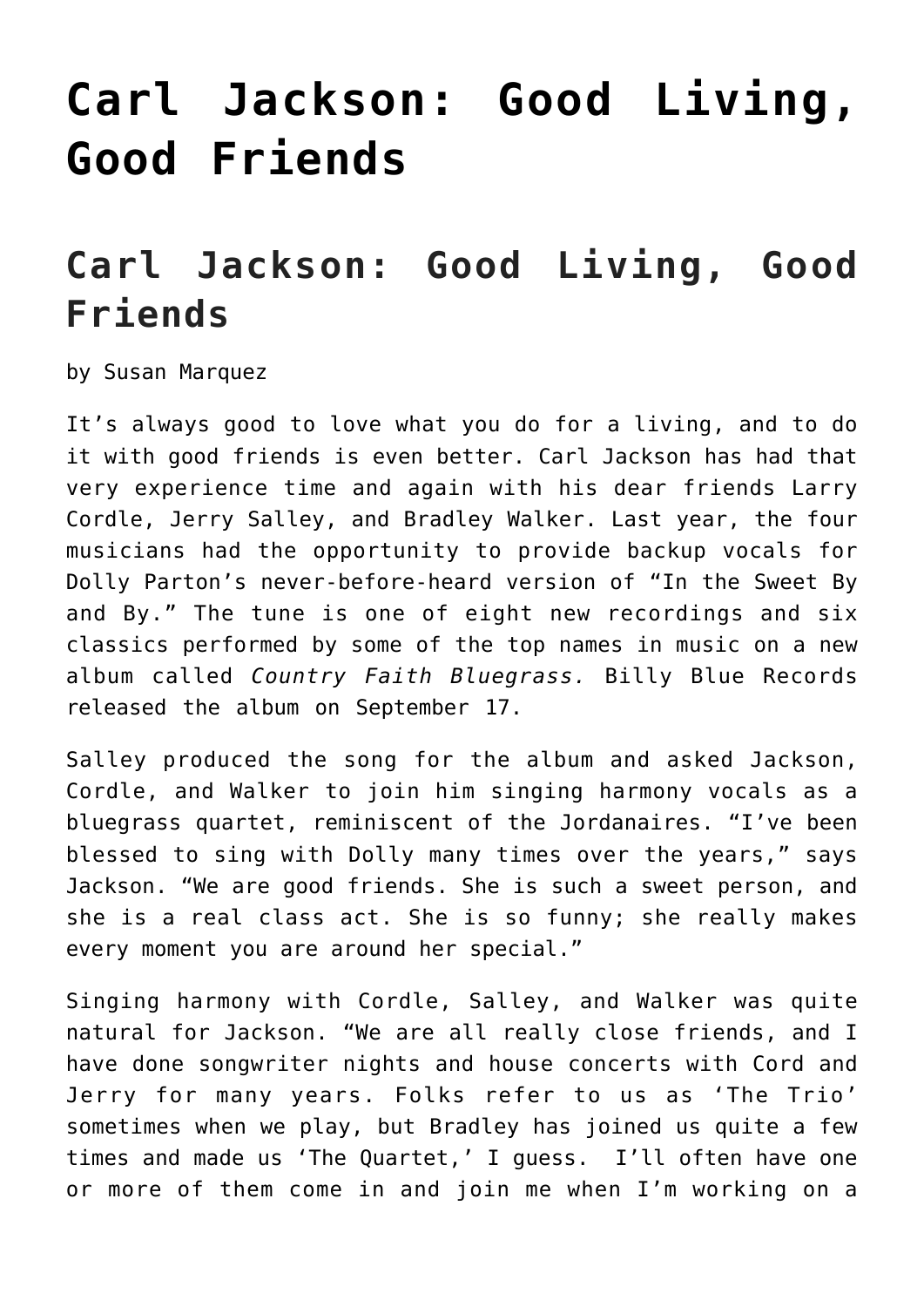project, or they'll call me in to do something."

While Jackson has had many opportunities to sing with Dolly, it was the first time the other singers had the chance to sing with the music legend.

"I know what they were feeling," says Jackson. "I have been a Dolly fan ever since I saw her backstage at the Grand Ole Opry when I was 14 years old. One of my many goals was to someday sing with Emmylou Harris, Dolly Parton, and Linda Ronstadt. I now have been fortunate to sing numerous times with all of them! So, I know what that feeling of singing for the first time with Dolly is like."

### **Enjoy this early video of Carl Jackson playing for Dolly Parton, Emmylou Harris, and Linda Ronstadt.**

#### https://youtu.be/9q1f1ZV9inM

Jackson says he is not sure if Dolly chose to sing "In the Sweet By and By" on the album or if she was asked to sing that song. "When I did the *Orthophonic Joy* album, we wanted Dolly to sing "When They Ring Those Golden Bells," which she did. But often we throw out options to artists or listen to what they'd like to do." As it turns out, "In the Sweet By and By" was an ideal choice for the *Country Faith Bluegrass* album.

"Jerry did a wonderful job with the song," says Jackson. "Dolly recorded her vocals with one guitarist and sent that track to Jerry. She told him to add what he wanted, but she had the opportunity to approve it before it was released." Salley took the guitar off the track, arranged the bluegrass band instrumentation around Parton's voice, and then added the quartet harmonies.

"Jerry told me that Dolly loved it," says Jackson, "and that meant so much to all of us."

Carl Jackson is a multiple Grammy award winner. The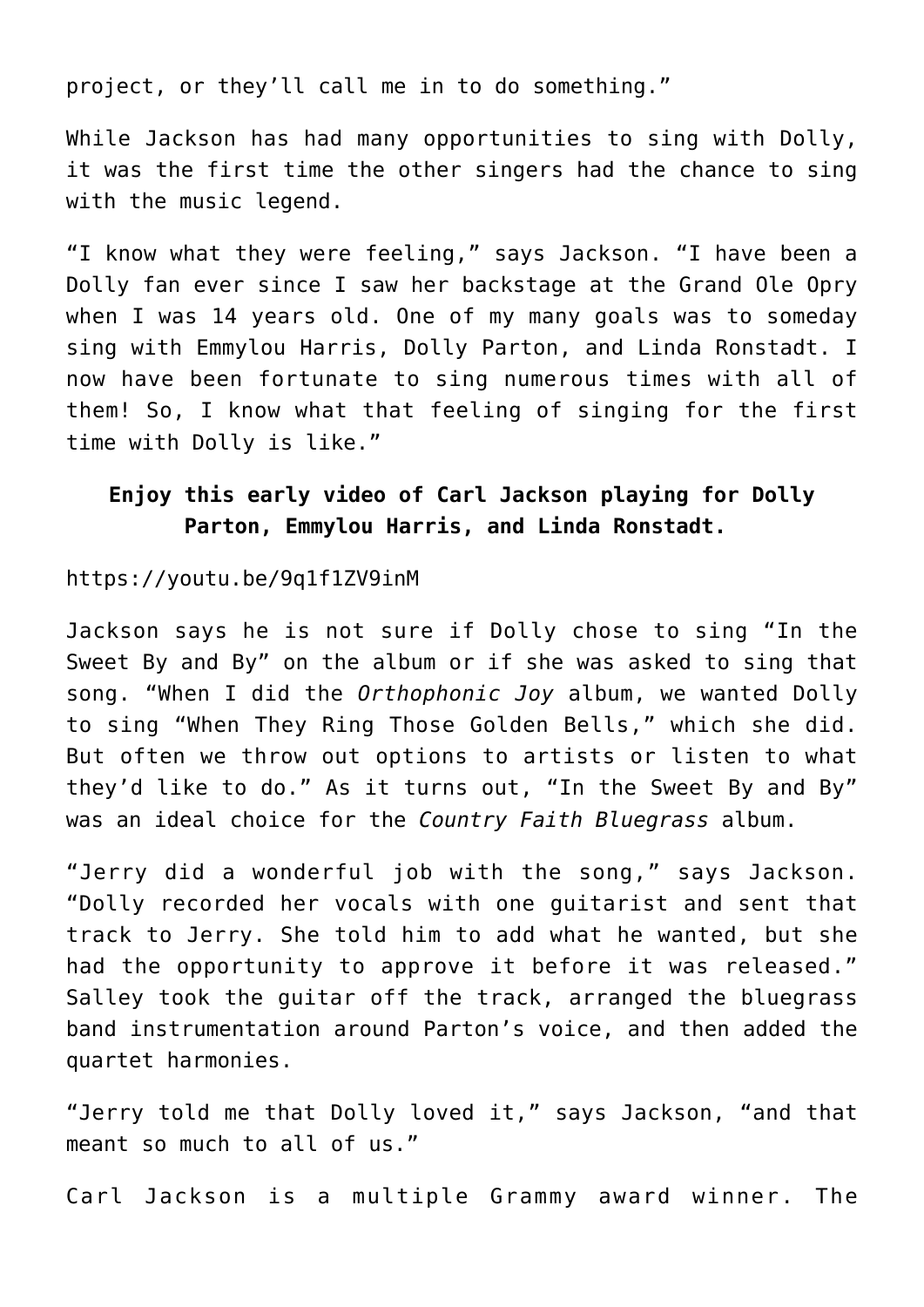Louisville, Mississippi native picked up the banjo at the age of eight and never looked back. His father and two uncles had a bluegrass band called The Country Partners, and young Jackson often joined them. "My father was a big Jim and Jesse fan, and when I was eleven or twelve, he took me with him to see Jim and Jesse play on a Saturday night in Reform, Mississippi. I remember it well because Ole Miss was playing that night; I wanted to stay home and listen to the game on the radio. But my dad made me go, and I loved the show once I got there."

That night changed the course of Jackson's life. During an intermission, Jackson wandered backstage with his dad, and they met Jim and Jesse. "My dad mentioned that I played the banjo, and before I knew it, I was on the stage playing with them. The crowd went wild because I was just a kid, although I have to say I was already pickin' pretty good!"



After the show, Jackson's dad told Jim McReynolds that if they ever needed a banjo player to keep young Carl in mind. When Jackson was 14 years old, McReynolds called and asked if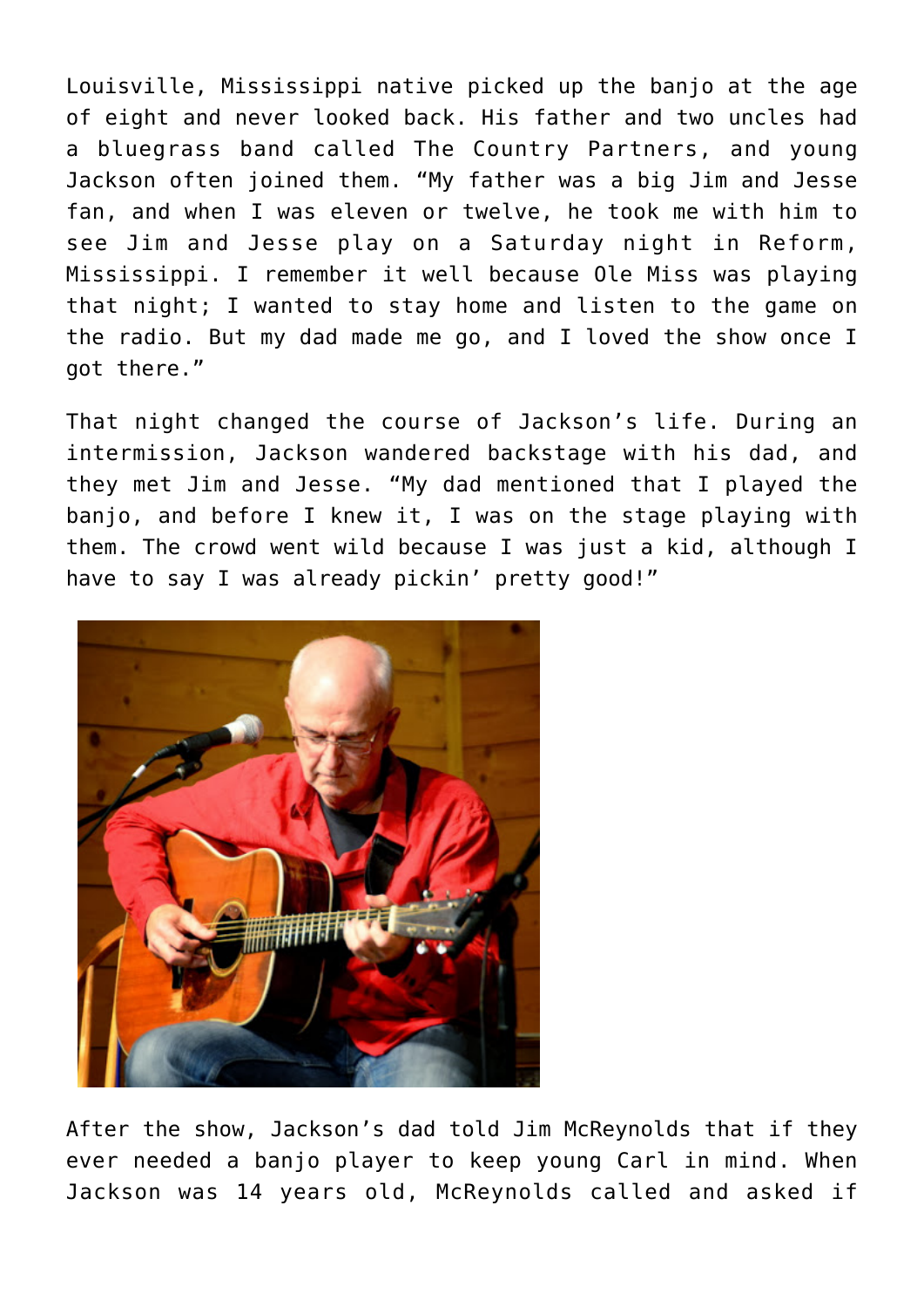Jackson could tour them.

Jackson went on to play with The Sullivan Family, and his group, The Country Store, before being asked to tour with Glen Campbell.

*"God blessed me so much. Jim and Jesse opened so many doors for me to play at the Grand Ole Opry and the new bluegrass festivals that were coming along. I spent the summer of 1968 and the next several years on the road and enjoyed many wonderful times with them. On our first trip out, which was about two weeks, I got mighty homesick for my parents and sister. But I learned so much about the music business, singing, stage presence, and more. It was like I was on the front row of bluegrass school! I'm thankful my parents, my principal, and Jim and Jesse recognized and supported the talent God gave me."*

He was with Campbell for twelve years before striking out on his own. Jackson has been a vocalist on dozens of recordings with some of music's biggest stars and is a prolific songwriter and producer.

Jackson has won numerous Grammys and IBMA awards for his work.

*"Being a part of this song is an honor," Jackson says. "To sing background for Dolly, and to do it with this group of talented vocalists, who just happen to be some of my best friends, is a true blessing to me."*

#### https://youtu.be/PxJZKkwG4No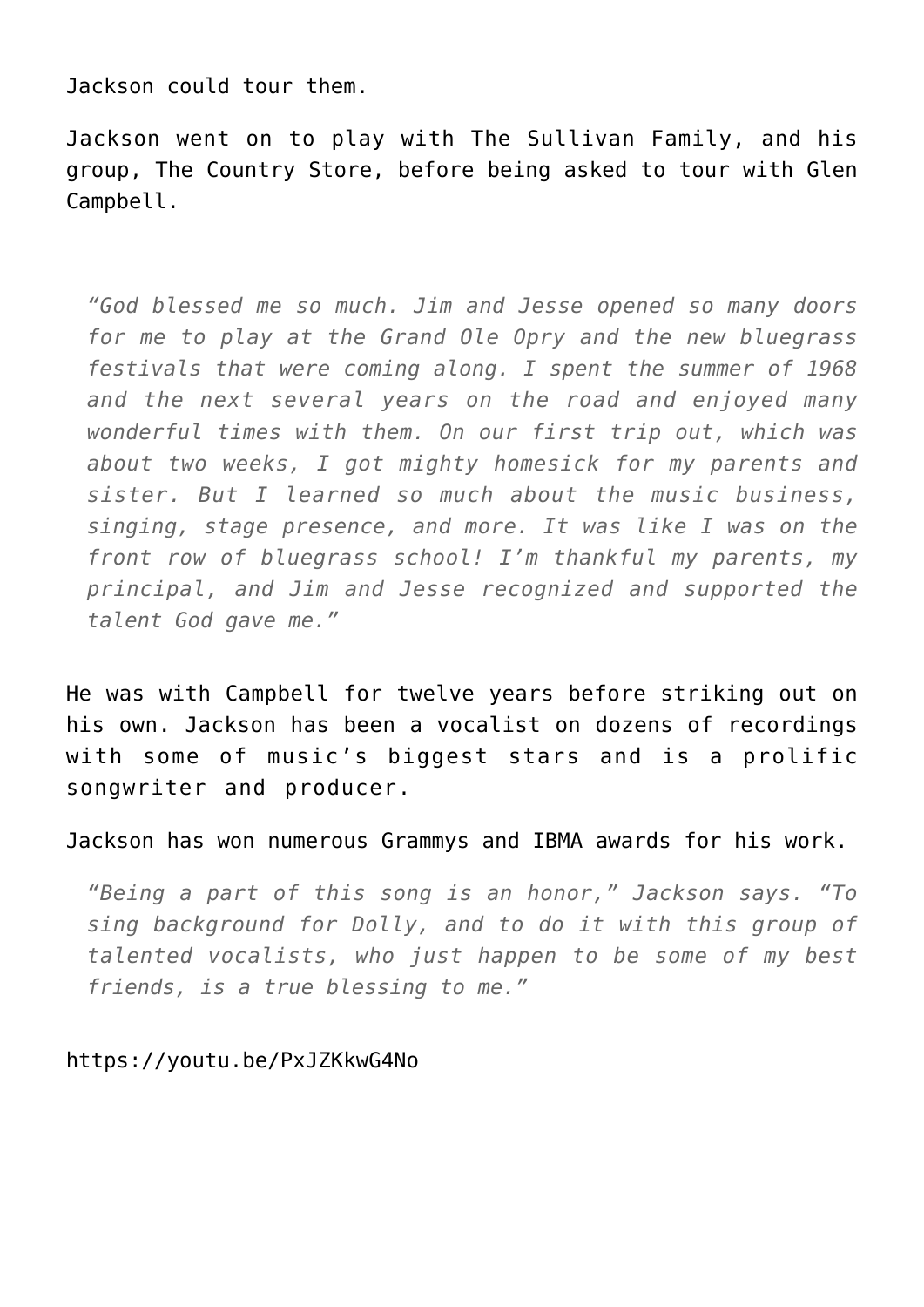

Dolly



Jerry



Carl



Larry